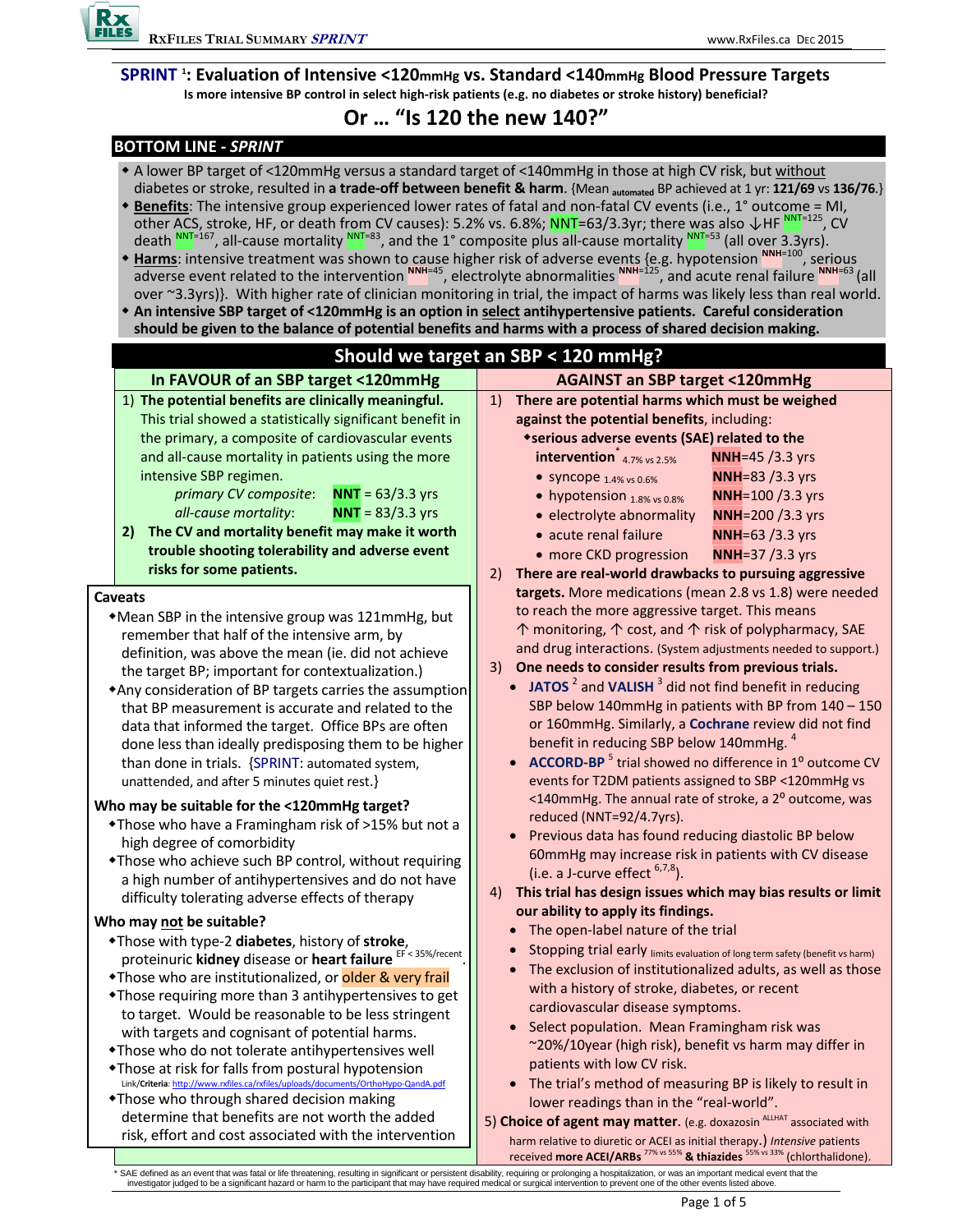## **BACKGROUND 1, 9,10,11,12**

- RCTs have shown that a reduction in BP in high risk hypertensive individuals results in ↓incidence of CVD, CAD, CHF, stroke, and CKD, regardless of a patient's age, race, gender or severity of HTN. However, treatment targets for SBP remain uncertain.
- CHEP <sup>2015</sup> Blood Pressure Targets: Standard <140/90mmHg; Diabetes <130/80mmHg; CKD <140/90mmHg; >80yrs = <150/90mmHg

## **TRIAL BACKGROUND AND EXECUTION**

- **DESIGN**: Randomized, controlled, **open-label** trial, ITT analysis, multisite; funding provided by NHLBI / NIH
- **INTERVENTION:** Participants were randomized into intensive therapy targeting SBP <120 mmHg, or standard therapy, targeting SBP <140 mmHg. Aim of study was to evaluate *treatment strategy*, not a specific drug regimen (use of **SPRINT** formulary drugs was encouraged but not required – example **SPRINT** formulary drugs: chlorthalidone, furosemide, spironolactone, lisinopril, losartan, azilsartan, diltiazem, amlodipine, metoprolol, atenolol, hydralazine, guanfacine, doxazosin – full list available on page 29 of trial supplementary appendix). Lifestyle modification was encouraged.
- **INCLUSION:** Must have met ALL of the following: **≥50yrs**, **SBP 130 to 180mmHg** (or 130 170mm Hg on up to 2 medications; 130 160 mm Hg on up to 3 medications; 130 – 150 mm Hg on up to 4 medications), and **↑CV Risk** e.g. ≥1 of: clinical or subclinical CVD (other than stroke), CKD with eGFR 20 to 60mL/min, Framingham Risk ≥15%, or age ≥75yrs. No DBP inclusion criteria.

**EXCLUSION:** diabetes, hx of stroke, residence in a nursing home (persons residing in an assisted living or retirement community are eligible if they meet the other criteria), pregnancy, polycystic kidney dx, ESRD (eGFR <20mL/min/1.73m<sup>2</sup>), known 2<sup>o</sup> cause of HTN with safety concerns, hospitalization for unstable angina (within last 3 months); symptomatic HF within last 6 months, LVEF <35%; 1 min standing SBP <110mmHg (not applicable if wheelchair use); proteinuria – 24h urinary protein excretion ≥1g/day or urinary albumin excretion ≥ 600mg/day; arm circumference too large/small for accurate BP measurements, any actions likely to limit adherence

**POPULATION at baseline**: **n= 9,361**: Age 67.9 ± 9yrs; ~64% ; ~28% CKD; ~20% CVD clinical or subclinical; ~61% Framingham Risk ≥15%; Framingham Risk Score over 10 years: ~20.1% ± 10.8%

- Race/Ethnic Group: ~58% non-hispanic white; ~30% non-hispanic black; ~10% hispanic; ~2% other
- Baseline BP (mmHg): **SBP ≈ 139.7±15; DBP ≈78±12;**
- Distribution of SBP: ~33% ≤132mmHg; ~32% >132mmHg to <145mmHg; ~34% ≥145mmHg  $\bullet$  eGFR: ~72mL/min/1.73m<sup>2</sup>
- $\bullet$  TC = 2.15±0.46mmol/L; HDL = 0.60±0.16mmol/L; TG = 1.41±1.05mmol/L; FPG = 5.5±0.75mmol/L; LDL not reported
- Statin use ~43%; current smoker ~13%; aspirin use ~51%; antihypertensives  $1.8 \pm 1$  drugs per patient; ~9% of patients were not using any antihypertensives.
- BMI ≈ 29.8±5.8 kg/m<sup>2</sup>

### **GENERAL**

**SPRINT** followed the same general treatment targets as **ACCORD‐BP**, but had many differences e.g. larger sample size (n=9361 vs. 4733), exclusion of pts with DM, inclusion of pts at higher CV risk (i.e. CKD, older age, dyslipidemia).

NHLBI **stopped the trial earlier than expected** due to identified survival benefit for those patients assigned to the lower BP target. {The Drug Safety & Monitoring Board (DSMB) found that the benefits of aggressive BP treatment outweighed risks of treatment.}

### **RESULTS** follow‐up: median 3.26years (stopped early; planned: mean 5 years)

#### **TABLE 1: BP ACHIEVED AND ANTIHYPERTENSIVE USE**

| <b>MEAN BP ACHIEVED</b>                         | INTENSIVE Tx (<120MMHG)<br>$n=4,678$ | <b>STANDARD TX</b><br>(<140 <sub>MM</sub> H <sub>G</sub> )<br>$n=4,683$ | <b>COMMENTS</b>                                                                           |  |  |  |  |  |
|-------------------------------------------------|--------------------------------------|-------------------------------------------------------------------------|-------------------------------------------------------------------------------------------|--|--|--|--|--|
| Mean SBP achieved (1 yr)                        | 121.4mmHg                            | $136.2mm$ Hg                                                            | Note: for the standard group, antihypertensives                                           |  |  |  |  |  |
| Mean SBP achieved (over<br>entire study period) | 121.5mmHg                            | 134.6mmHg                                                               | were removed from the regimen if SBP was<br>sustained below 135mmHg. This was to maintain |  |  |  |  |  |
| Mean DBP achieved (1 yr)                        | 68.7mmHg                             | 76.3mmHg                                                                | difference between intervention & control groups.                                         |  |  |  |  |  |
| # of antihypertensives - mean                   | 2.8                                  | 1.8                                                                     | Distribution of drug classes similar between groups                                       |  |  |  |  |  |
|                                                 | 2.7%                                 | 11.3%                                                                   |                                                                                           |  |  |  |  |  |
|                                                 | 10.5%                                | 31.1%                                                                   |                                                                                           |  |  |  |  |  |
|                                                 | 30.5%                                | 33.3%                                                                   |                                                                                           |  |  |  |  |  |
|                                                 | 31.8%                                | 17.2%                                                                   |                                                                                           |  |  |  |  |  |
| $4+$                                            | 24.3%                                | 6.9%                                                                    |                                                                                           |  |  |  |  |  |
| ARB or ACEI                                     | 77% ARB 40%; ACEI 37%                | 55%                                                                     | Drug choices mostly in line with guidelines.                                              |  |  |  |  |  |
| <b>Diuretic</b>                                 | 67% mainly chlorthalidone (thiazide) | 43%                                                                     | "Others": no patients on aliskiren, ~10% vs ~5% on                                        |  |  |  |  |  |
| <b>CCBs</b>                                     | 57% mainly amlodipine                | 35%                                                                     | alpha blockers e.g. doxazosin, ~2 vs ~1% on                                               |  |  |  |  |  |
| Beta-blockers                                   | 41% mainly metoprolol, atenolol      | 31%                                                                     | centrally acting drugs e.g. clonidine, ~7% vs 2% on                                       |  |  |  |  |  |
| <b>Others</b>                                   | Up to 10%                            | Up to 6%                                                                | vasodilators e.g. hydralazine                                                             |  |  |  |  |  |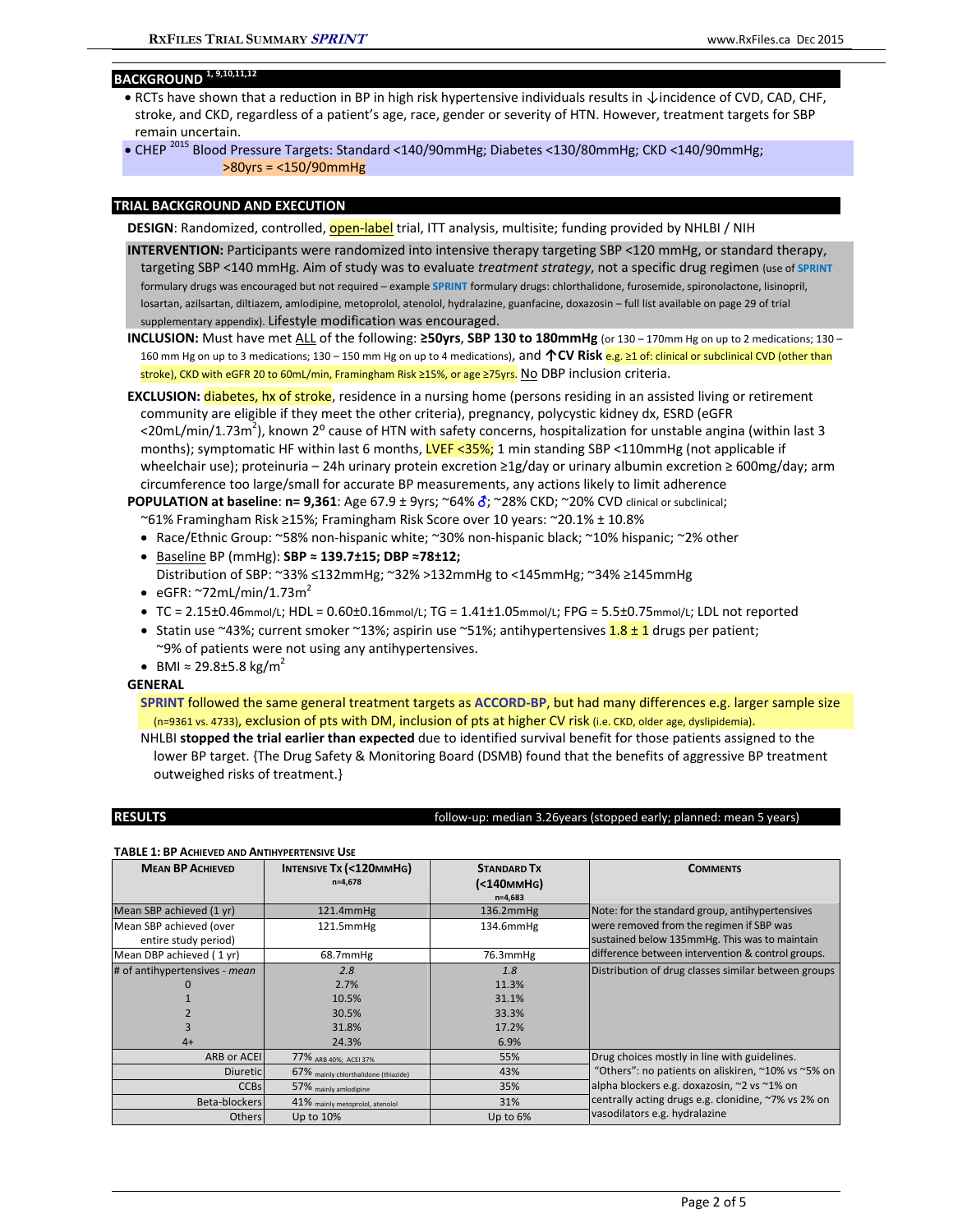## **TABLE 2: EFFICACY & SAFETY 1 <sup>O</sup> & 2 <sup>O</sup> OUTCOMES**

| <b>CLINICAL ENDPOINTS</b>                                                        | <b>INTENSIVE TX</b>    | <b>STANDARD TX</b>                                | <b>HR (95% CI)</b>  | ARR/ARI                  | <b>NNT/NNH</b> | <b>COMMENTS</b>                                                                |                        |
|----------------------------------------------------------------------------------|------------------------|---------------------------------------------------|---------------------|--------------------------|----------------|--------------------------------------------------------------------------------|------------------------|
|                                                                                  | (<br>$n=4,678$         | (<140 <sub>MM</sub> H <sub>G</sub> )<br>$n=4,683$ |                     |                          | $/3.3$ YRS     |                                                                                |                        |
| <b>PRIMARY ENDPOINT</b>                                                          | <b>Primary Outcome</b> |                                                   |                     |                          |                |                                                                                |                        |
| Composite outcome of MI,                                                         |                        |                                                   |                     |                          |                | Hazard ratio with intensive treatment,<br>$0.10 -$<br>0.75 (95% CI, 0.64-0.89) |                        |
| other ACS, stroke, HF, or                                                        | $5.2\%$ (n=243)        | $6.8\%$ (n=319)                                   | $0.75(0.64-0.89)$   | $\times$ 1.6%            | 63             | $\frac{1}{8}$ 0.08-<br><b>Standard</b>                                         |                        |
| death from CV cause                                                              |                        |                                                   |                     |                          |                | $0.06 -$<br>treatment<br>$\alpha$                                              |                        |
| <b>SECONARY ENDPOINTS</b>                                                        |                        |                                                   |                     |                          |                | Cumulative<br>$\frac{0.04}{0.02}$                                              | Intensive<br>treatment |
| MI                                                                               | $2.1\%$ (n=97)         | $2.5\%$ (n=116)                                   | $0.83(0.64-1.09)$   | $\overline{\phantom{0}}$ |                |                                                                                |                        |
| Other ACS                                                                        | $0.9\%$ (n=40)         | $0.9\%$ (n=40)                                    | $1.00(0.64-1.55)$   | $\overline{\phantom{0}}$ |                |                                                                                |                        |
| Stroke                                                                           | $1.3\%$ (n=62)         | $1.5\%$ (n=70)                                    | $0.89(0.63-1.25)$   | -                        |                | Years                                                                          |                        |
| <b>HF</b>                                                                        | $1.3\%$ (n=62)         | $2.1\%$ (n=100)                                   | $0.62(0.45-0.84)$   | $\times$ 0.8%            | 125            |                                                                                |                        |
| Death from CV cause                                                              | $0.8\%$ (n=37)         | $1.4\%$ (n=65)                                    | $0.57(0.38-0.85)$   | $\times$ 0.6%            | 167            | Trial excluded pts with                                                        |                        |
| All-cause mortality                                                              | $3.3\%$ (n=155)        | 4.5% (n=210)                                      | $0.73(0.60-0.90)$   | $\times$ 1.2%            | 83             | history of stroke or TIA                                                       |                        |
| 1º Outcome or death                                                              | 7.1% (n=332)           | $9.0\%$ (n=423)                                   | $0.78(0.67 - 0.90)$ | $\times$ 1.9%            | 53             | as well as diabetes                                                            |                        |
| RENAL OUTCOMES - For patients with eGFR >60mL/min/1.73m <sup>2</sup> at baseline |                        |                                                   |                     |                          |                |                                                                                |                        |
| ≥30% $\downarrow$ in eGFR to<br>$<$ 60mL/min/1.73m <sup>2</sup>                  | 3.8% (n=127/3332)      | $1.1\%$ (n=37/3345)                               | $3.49(2.44 - 5.10)$ | 个2.7%                    | 37             | Requires further<br>analysis due to early<br>trial termination                 |                        |

#### **TABLE 3: ADVERSE EVENTS**

| <b>ADVERSE EVENTS</b>                                                     | <b>INTENSIVE TX</b><br>(<120 <sub>MM</sub> H <sub>G</sub> )<br>$n=4.678$ | <b>STANDARD TX</b><br>(<140ммНG)<br>$n=4,683$ | <b>HR</b> | <b>D VALUE</b> | ARR/ARI           | <b>NNT/NNH</b><br>$/3.3$ YRS | <b>COMMENTS</b>                        |  |
|---------------------------------------------------------------------------|--------------------------------------------------------------------------|-----------------------------------------------|-----------|----------------|-------------------|------------------------------|----------------------------------------|--|
| Serious Adverse Event (SAE)                                               | 38.3% (n=1793)                                                           | 37.1% (n=1736)                                | 1.04      | 0.25           |                   |                              |                                        |  |
| <b>CONDITIONS OF INTEREST - Serious AEs and Monitored Clinical Events</b> |                                                                          |                                               |           |                |                   |                              |                                        |  |
| Acute Renal Failure (AKF)                                                 | $4.1\%$ (n=193)                                                          | $2.5%$ (n=117)                                | 1.66      | < 0.001        | $^{\text{1.6%}}$  | 63                           | 个ARF may have been                     |  |
| Electrolyte Abnormality                                                   | $3.1\%$ (n=144)                                                          | $2.3% (n=107)$                                | 1.35      | 0.02           | 个0.8%             | 125                          | due to 个use of                         |  |
| Hyponatremia <130mmol/L                                                   | $3.8\%$ (n=180)                                                          | $2.1\%$ (n=100)                               | 1.76      | < 0.001        | $^{\text{1.7\%}}$ | 59                           | diuretics and                          |  |
| Hypernatremia >150mmol/L                                                  | $0.1\%$ (n=6)                                                            | $0\%$ (n=0)                                   |           | 0.02           | $^{\circ}$ 1%     | 1000                         | <b>ACEIs/ARBs in intensive</b>         |  |
| Hypokalemia <3mmol/L                                                      | $2.4\%$ (n=114)                                                          | $1.6\%$ (n=74)                                | 1.50      | 0.006          | 个0.8%             | 125                          | group. No significant                  |  |
| Hypotension                                                               | $2.4\%$ (n=110)                                                          | $1.4\%$ (n=66)                                | 1.67      | 0.001          | $^{\text{1.0\%}}$ | 100                          | difference between tx                  |  |
| Orthostatic hypotension                                                   | 16.6% (n=777)                                                            | 18.3% (n-857)                                 | 0.88      | 0.01           | $\times$ 1.7%     | 59                           | groups regarding                       |  |
| + with dizziness                                                          | $1.3\%$ (n=62)                                                           | $1.5\%$ (n=71)                                | 0.85      | 0.35           |                   |                              | injurious falls or                     |  |
| Syncope                                                                   | $2.3\%$ (n=107)                                                          | $1.7\%$ (n=80)                                | 1.33      | 0.05           | 个0.6%             | 167                          | bradycardia. No                        |  |
| Serious Adverse Events<br>Related to the Intervention*                    | 4.7% (n=220)                                                             | $2.5\%$ (n=118)                               | 1.88      | < 0.001        | $^{\text{12.2}}$  | 45                           | difference in rate of<br>hyperkalemia. |  |

\*Data regarding "Serious Adverse Events Related to the Intervention" is provided in the online Supplementary Appendix to the SPRINT publication.

# **STRENGTHS, LIMITATIONS, & UNCERTAINTIES 1, 3, 4, 5, 6, 7, <sup>8</sup>**

- **STRENGTHS:** . Important clinical endpoints (e.g. CV death, HF, stroke, MI).
	- Large study (n=9361); funded by independent group.
	- Diverse population; no significant statistical interactions were observed across subgroups.
		- + However, benefits were consistent across only some pre-specified subgroups (i.e. ≥75yrs)<sup>1</sup>; exceptions in sex (male, yes benefits maintained; female, no), baseline BP (≤132mmHg, yes; 133-144, no; ≥145, no), race/ethnicity (nonblack, yes; black, no), and previous CKD or CVD (no hx, yes; previous of either, no). Any differences would be hypothesis driving only.
	- Large proportion of elderly ≥75yrs (28.2% in each group) with no upper age limit

- **LIMITATIONS:** Trial stopped early (median 3.3yrs) when benefits were deemed to outweigh harms.
	- The standard treatment group was monitored and if BP was consistently <135mmHg then medications were changed/withdrawn (by study protocol) to ensure blood pressure in the control group remained higher than the intensive group. In real‐world practice, these asymptomatic control‐group patients likely would not have had a change in therapy. This withdrawal of medications may have contributed to the difference in endpoints.<sup>1</sup>
	- Estimates of frequency of serious AEs (trend toward increase) could have been biased. Clinicians were not blinded to pt treatment group and AEs could be reported at any visit. Intensive tx group patients were seen for unscheduled clinic visits 20‐30% more often than those patients in the standard arm → these patients had more opportunity to report AEs. 9
	- Potential for study effect: study patients are generally far more motivated regarding adherence, monitoring, health awareness, AE awareness compared to real world.
	- Although the target BP goal was <120mmHg (achieved ~121mmHg), the majority of patients did not consistently remain below this level. This target may be too ambitious to be feasible in regular practice.<sup>9</sup>
	- Lack of data on DBP how low is too low? given the possible J-curve noted in other studies (e.g., DBP <60-70 has previously shown to increase MI). Note, however, that the mean DBP was not below this range.
	- In-study BP monitoring (i.e., 5-min quiet rest prior to measurement; automated, without anyone else in the room) may not represent the BP measured in real world practice. Thus the measured study blood pressure may have been lower than what would have been observed in real-world monitoring. As a result, more aggressive treatment may be required in the real‐world to reach the study target, increasing the risk of adverse events.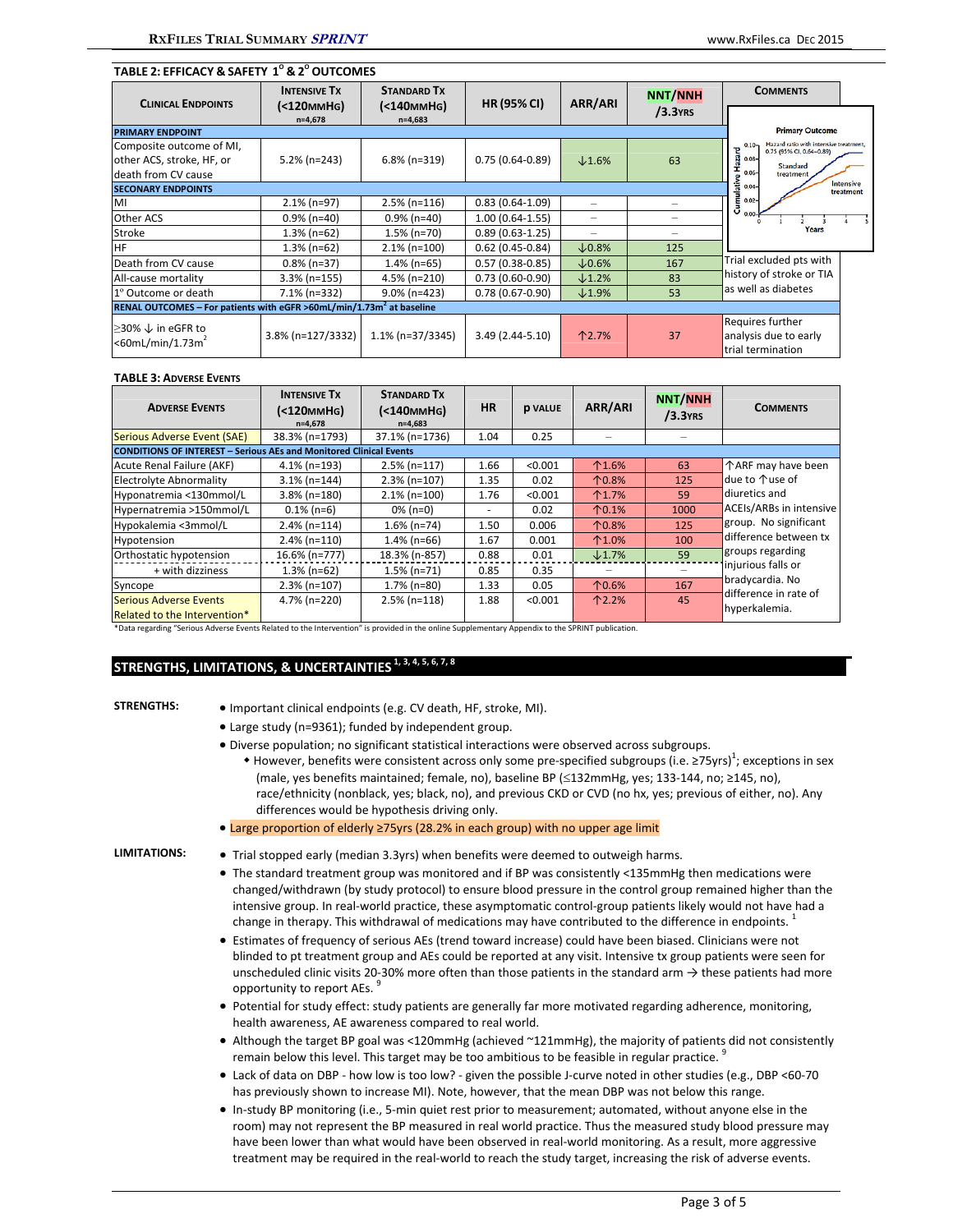- **UNCERTAINITIES:** . To what extent are the results **generalizable** to patients who did not meet the inclusion/exclusion criteria? - Of US adults  $^{13}$ :  $\Rightarrow$  Only about 17% of hypertension patients meet the SPRINT eligibility criteria Only about 8% overall meet the SPRINT eligibility criteria
	- Is lower better in all patients? The **J‐curve** concept in a high CV risk population (i.e. ↓BP is only beneficial to a certain target and then becomes harmful) may be significant.
	- What is the impact on **cognition**? Some pre‐specified secondary endpoints (dementia, decline in cognitive function, and small vessel cerebral ischemic disease) remain unreported.
	- Will patients in the real-world be able to achieve the needed **adherence** to the intensive medication regimen?
	- No specific treatment algorithm regarding medications was used. The **SPRINT** formulary encouraged use of medications with the best evidence, but it was not strictly enforced or followed. From previous studies, **choice** of agent may make a difference (e.g. harm with alpha blocker as initial treatment relative to chlorthalidone  $\frac{\text{ALHAT}}{\text{ALHAT}}$ ). *Intensive* patients received more ACEI/ARBs<sup>77% vs 55%</sup> & thiazides <sup>55% vs 33%</sup> (chlortha formulary).
	- Will the risk‐to‐benefit ratio hold up over the **long‐term**?



#### Figure 3. Balancing Efficacy and Safety Outcomes in SPRINT.

In the SPRINT trial, among 9361 selected patients with a systolic blood pressure of 130 mm Hg or more who were randomly assigned to intensive treatment (a systolic blood-pressure target of <120 mm Hg) or standard treatment (a target of <140 mm Hg), intensive treatment resulted in a substantially lower rate of the composite primary outcome of myocardial infarction, other acute coronary syndrome, stroke, heart failure, or cardiovascular death than standard treatment and in lower rates of all-cause death and heart failure. However, intensive treatment was associated with significantly higher rates of serious adverse events related to hypotension, syncope, and acute kidney injury. Data are from the SPRINT Research Group.<sup>31</sup>

#### **RxFiles related links:**

- Antihypertensives: Landmark & Recent Trials: http://www.rxfiles.ca/rxfiles/uploads/documents/members/cht-HTN-trial-summary.pdf
- Hypertension in Older Adults: http://www.rxfiles.ca/rxfiles/uploads/documents/Hypertension%20in%20Older%20Adults%20-%20Highlights.pdf
- Hypertension in the Elderly Targets & Tips: in CFP Journal May 2014: http://www.cfp.ca/content/60/5/453.full
- **ACCORD‐BP** & Lipid Trials Overview: http://www.rxfiles.ca/rxfiles/uploads/documents/ACCORD‐BP‐Lipid‐Trial‐Overview.pdf
- Hypertension Trial Summary: http://www.rxfiles.ca/rxfiles/uploads/documents/members/cht-HTN-trial-summary.pdf
- Orthostatic Hypotension (Postural Hypotension): http://www.rxfiles.ca/rxfiles/uploads/documents/OrthoHypo-QandA.pdf
- Other links: http://www.rxfiles.ca/rxfiles/modules/miscellaneous/search.aspx?for=hypertension

X =non-formulary in SK <sup>®</sup>=not covered by NIHB <sup>■</sup>=Exceptional Drug Status in SK & male ACEI=angiotensin converting enzyme inhibitor ACS=acute coronary syndrome AE=adverse event AKI=Acute kidney injury Anti-HTN=antihypertensive ARB=angiotensin receptor blocker ARF=acute renal failure BMI=body mass index BP=blood pressure CAD=coronary artery disease CKD=chronic kidney disease<br>CV=cardiovascular DBP=diastolic **HCP**=healthcare professional **HCTZ**=hydrochlorothiazide **HF**=heart failure **HR**=heart rate **HTN**=hypertension MI=myocardial infarction **NNT/H**=number needed to treat/harm **pt**=patient **RCT**=randomized controlled trials **SBP**=systolic blood pressure **T2DM**=type 2 diabetes mellitus

**ACKNOWLEDGEMENTS: Contributors & Reviews**: Prepared By: Aleina Haines, BSP Candidate 2016; Zack Dumont BSP ACPR; Loren Regier BSP; Alex Crawley BSP. Reviewers included Brent Jensen BSP, Tessa Laubscher MB ChB CCFP FCFP, Margaret Jin PharmD, Lynette Kosar MSc BSP, Aron Nenninger BSc(Pharm), R Basi MD, Roland Halil PharmD.

**DISCLAIMER:** The content of this newsletter represents the research, experience and opinions of the authors and not those of the Board or Administration of Saskatoon Health Region (SHR). Neither the authors nor Saskatoon Health Region nor any other party who has been involved in the preparation or publication of this work warrants or represents that the information contained herein is accurate or complete, and they are not responsible for any errors or omissions or for the result obtained from the use of such information. Any use of the newsletter will imply acknowledgment of this disclaimer and release any responsibility of SHR, its employees, servants or agents. Readers are encouraged to confirm the information contained herein with other sources.

Additional information and references online at www.RxFiles.ca **Copyright 2015 – RxFiles, Saskatoon Health Region (SHR)**